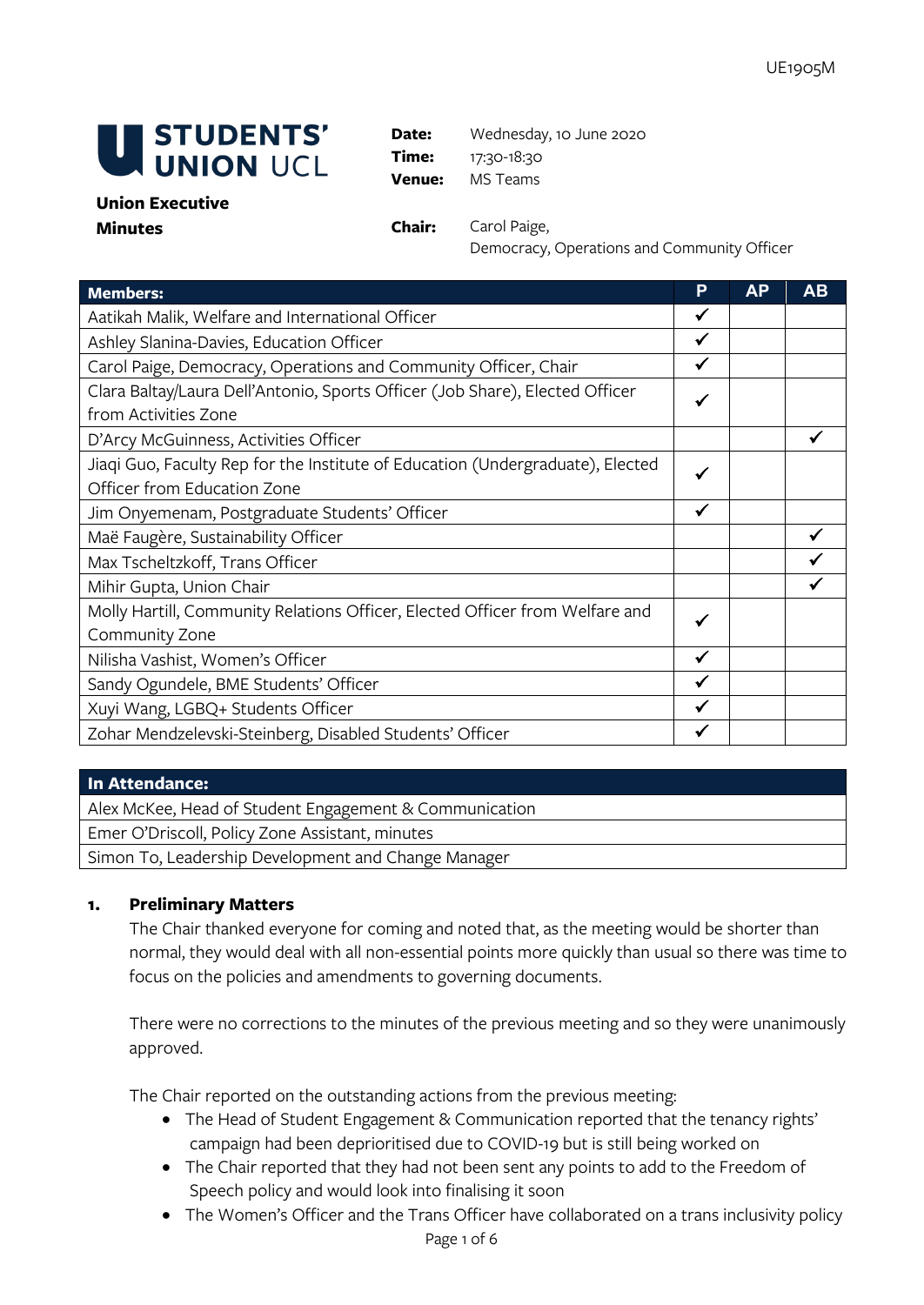which will be discussed later in the meeting

• HLMs will be discussed later in the meeting

The Chair reminded the part-time officers to complete their handover documents by Monday, 15 June.

Due to time constraints, the 'Officer Reports', 'NUS Delegates' Report', 'COVID-19 Update' and 'Reports from Zones' sections were omitted, but members were encouraged to read the reposts and contact the sabbatical officers with any questions.

# **2. Policy Proposal: Non-engagement with Prevent**

The Welfare & International Officer reported that this policy had been discussed at the Welfare & Community Zone, but as the meeting was inquorate, the vote taken was only advisory. They noted that the Black & Minority Ethnic Students' Officer had given some background information on Prevent at the meeting but there hadn't been any further questions or comments.

The Chair explained the policy proposal and asked if there were any questions.

The Postgraduate Students' Officer noted that the policy mandates officers to not attend meetings with Prevent on the agenda, as opposed to the current policy of officers leaving the room when Prevent is discussed. They worried that this might lead to officers not being involved in major non-Prevent related discussions. The Education Officer noted that the policy stipulates that officers should either not attend or "or ask that [the agenda item] is politely removed". They noted that perhaps officers could ask that the item is removed, and if it is not then they could attend the meeting and leave when Prevent is discussed.

The Women's Officer stated that they felt the policy should not be amended. The Chair explained that, as this policy has already been discussed at a Zone meeting, it would not be able to be amended.

The Disabled Students' Officer asked whether this policy would allow officers to make the case against Prevent, or if it completely disallowed any discussion of Prevent. The Head of Student Engagement & Communication responded that the policy would basically ban any discussion of Prevent. They explained that this is so UCL cannot say they have consulted with students on any element of Prevent when they report back to Camden Council.

Vote Number For the  $\vert$  10  $\vert$  10  $\vert$  10  $\vert$  10  $\vert$  10  $\vert$  10  $\vert$  10  $\vert$  10  $\vert$  10  $\vert$  10  $\vert$  10  $\vert$  10  $\vert$  10  $\vert$  10  $\vert$  10  $\vert$  10  $\vert$  10  $\vert$  10  $\vert$  10  $\vert$  10  $\vert$  10  $\vert$  10  $\vert$  10  $\vert$  10  $\vert$  10  $\vert$  10  $\vert$  Against 1 Abstain and a contract of the contract of the contract of the contract of the contract of the contract of the contract of the contract of the contract of the contract of the contract of the contract of the contract of the

There were no further questions or comments. The Chair moved to a vote.

DECISION: The policy PASSED and was RATIFIED.

### **3. Policy Proposal: Creation of New Feedback Mechanisms**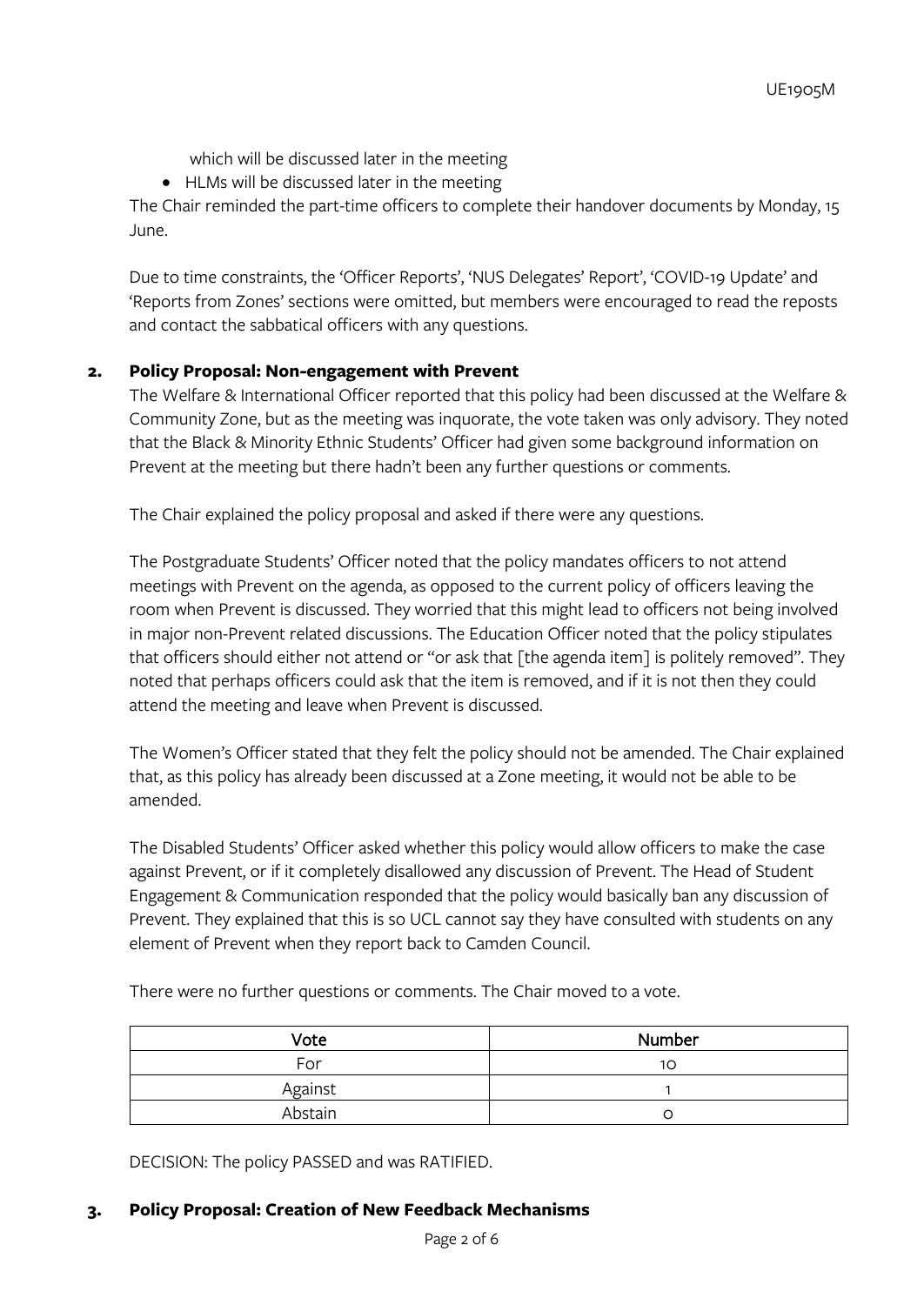The Education Officer introduced the policy and noted that it had been discussed at Education Zone and passed a unanimous vote, which was advisory as the meeting was inquorate.

The Chair asked which sabbatical officer would lead on the policy. A general consensus was reached that the Education Officer should be the policy lead.

There were no further questions or comments. The Chair moved to a vote.

| Vote    | <b>Number</b> |
|---------|---------------|
| For     |               |
| Against |               |
| Abstain |               |

DECISION: The policy PASSED and was RATIFIED.

# **4. Policy Proposal: Paid Teaching Opportunities for Doctoral Students**

The Education Officer introduced the policy. They explained that the original policy wording had been slightly confused and asked the Students' Union to introduce legislating mandating all PhD students to undertake paid teaching. The Education Zone then amended the policy to instead be about supporting equal opportunities for paid teaching for PhD students and passed it in an advisory vote.

| Vote    | Number |
|---------|--------|
| For     | 10     |
| Against |        |
| Abstain |        |

There were no further questions or comments. The Chair moved to a vote.

DECISION: The policy PASSED and was RATIFIED.

### **5. Policy Proposal: SU UCL to be a pro-trans Union**

**The Women's Officer introduced the policy and noted that they had collaborated with the Trans Officer on writing it. The Chair noted that this proposal had not been discussed or voted on at any Policy Zone meetings.**

The Chair asked which sabbatical officers would lead on the policy. The Women's Officer suggested it should be jointly led by the Welfare & International Officer, the DOC Officer, the Activities Officer, and the Women's Officer. There were no objections to this suggestion.

There were no further questions or comments. The Chair moved to a vote.

|--|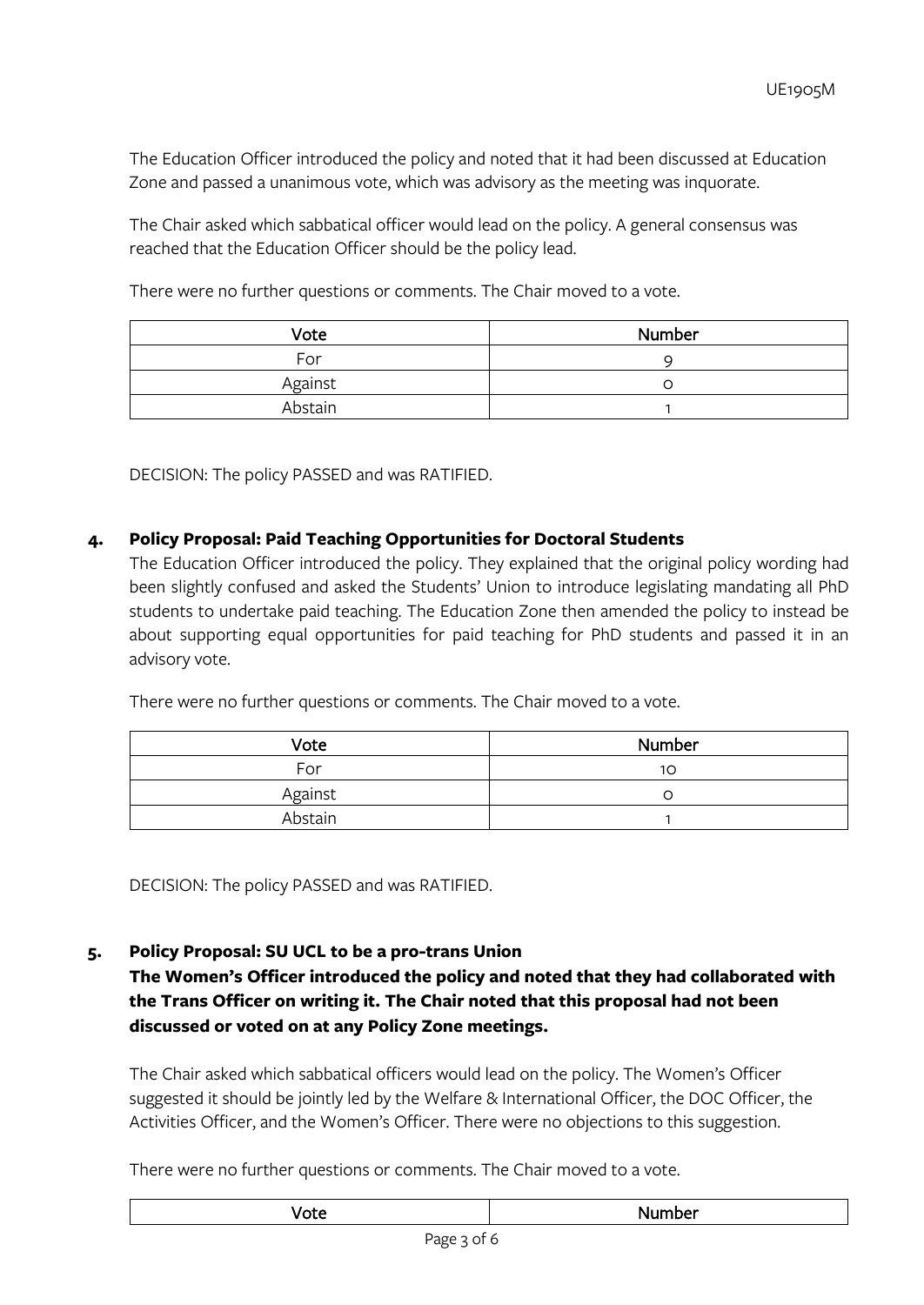| For     | 1C |
|---------|----|
| Against |    |
| Abstain |    |

DECISION: The policy PASSED and was RATIFIED.

### **6. AGD: PGTA Representative**

The Postgraduate Students' Officer introduced the proposal, explaining that the issues faced by Postgraduate Teaching Assistants are usually different than those faced by other PGR students. It was also noted that this idea was originally proposed by a PGR Faculty Rep and has been discussed at Education Zone.

The Education Officer noted that there will be a significant increase in the number of PGTAs for next academic year, due to the increased workload as a result of COVID-19.

There were no further questions or comments. The Chair moved to a vote.

| Vote    | Number |
|---------|--------|
| For     |        |
| Against |        |
| Abstain |        |

DECISION: The policy PASSED and was RATIFIED.

### **7. Matter for Discussion: New Provost**

The Chair introduced the matter for discussion, which had been submitted by a student, about Michael Spence, who is due to take over from Michael Arthur as President & Provost of UCL in January 2021. The student expressed concerns about Spence's stance on LGBT+ rights, citing his tenure as President & Provost of Sydney University, where he did not take a stance in favour of same-sex marriage, and the fact that he is the reverend of a church which donated money to the 'Vote No' campaign. They also reference Spence's advocacy for the right wing organisation 'The Ramsay Centre – For Western Civilisation'.

The Chair reported that Spence has been thoroughly vetted by UCL and that almost all the sabbatical officers were involved in the selection procedure for the new Provost, but that they had signed non-disclosure agreements and so were not at liberty to discuss it. They noted that Spence's connections to the Church do not necessarily reflect a position on LGBT+ rights, and that his advising the University of Sydney not take a position on a political referendum is not unusual.

The Chair stated that outright condemnation of a new Provost would be extremely damaging to the Union's "critical friend" relationship with UCL, but that the handover period would be an excellent time to seek assurances about the Provost's stance on LGBT+ rights and tackling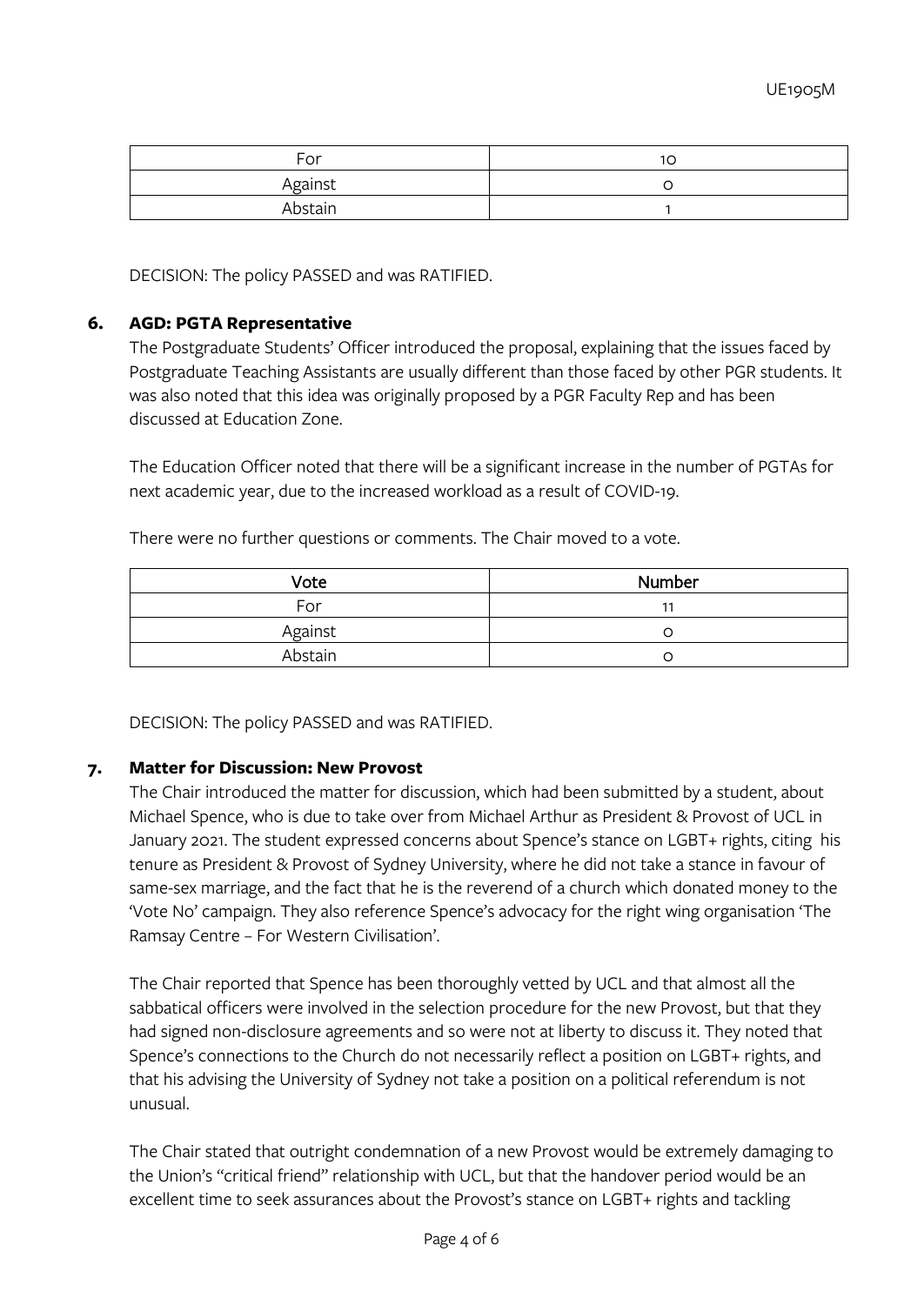homophobia. They also noted that the Provost will start his tenure one month before LGBT+ history month, which would be an opportune time for a public statement on UCL's commitment to fighting homophobia and transphobia.

The Community Relations Officer asked if this was submitted by an individual student. The Chair responded that it was. The Community Relations Officer stated that they felt it would not be good to simply ignore the matter and echoed the Chair's suggestion that it would helpful to secure a statement from the New Provost on his commitment to LGBT+ rights. They noted that this could be tied in with other situations in which UCL is actively pledging to change.

The LGBQ+ Officer reported that they had spoken with the student who submitted the idea, and they had also discussed it with the incoming LGBQ+ Officer and the Societies and Media Manager. They had been told that it would be taken to a higher Union committee to make a statement.

The Head of Student Engagement & Communication clarified that Union Executive was the committee responsible. They added that the Union could not ask Spence for a statement on his actions, as no concrete actions had been taken, however they could ask for a pledge on his commitment to liberation at UCL.

The Disabled Students' Officer stated that this would be a good opportunity to have a meeting between Spence and all the liberation officers and begin a partnership with regard to liberation causes. There was general consensus that this was a good idea. The Education Officer added that it might be helpful to involve Michael Arthur in these discussions also.

**Action:** Meeting to be set up between Michael Spence and the liberation officers in January 2021

**Action:** Sabbatical officers to meet with Michael Arthur to discuss the issue

### **8 Any Other Business**

UCL Rent Guarantor Scheme:

The Chair noted that an email from the Disabled Students' Officer had been received by all Union Executive members that day regarding UCL's cancellation of the Rent Guarantor scheme.

The Chair reported that they had been made aware of this by UCL in May 2020 and the reasoning was that UCL could not afford to take on that level of financial risk under the current circumstances. They added that they and other sabbatical officers have recently received several emails from students on the subject.

The Postgraduate Students' Officer asked whether students who are currently on the scheme will continue to have UCL as their guarantor. The Chair responded that the scheme will continue until the end of any current contracts, but there will be no renewals and no new students will be able to use UCL as a guarantor.

The item was cut short due to time constraints. The Chair offered to set up a meeting with the